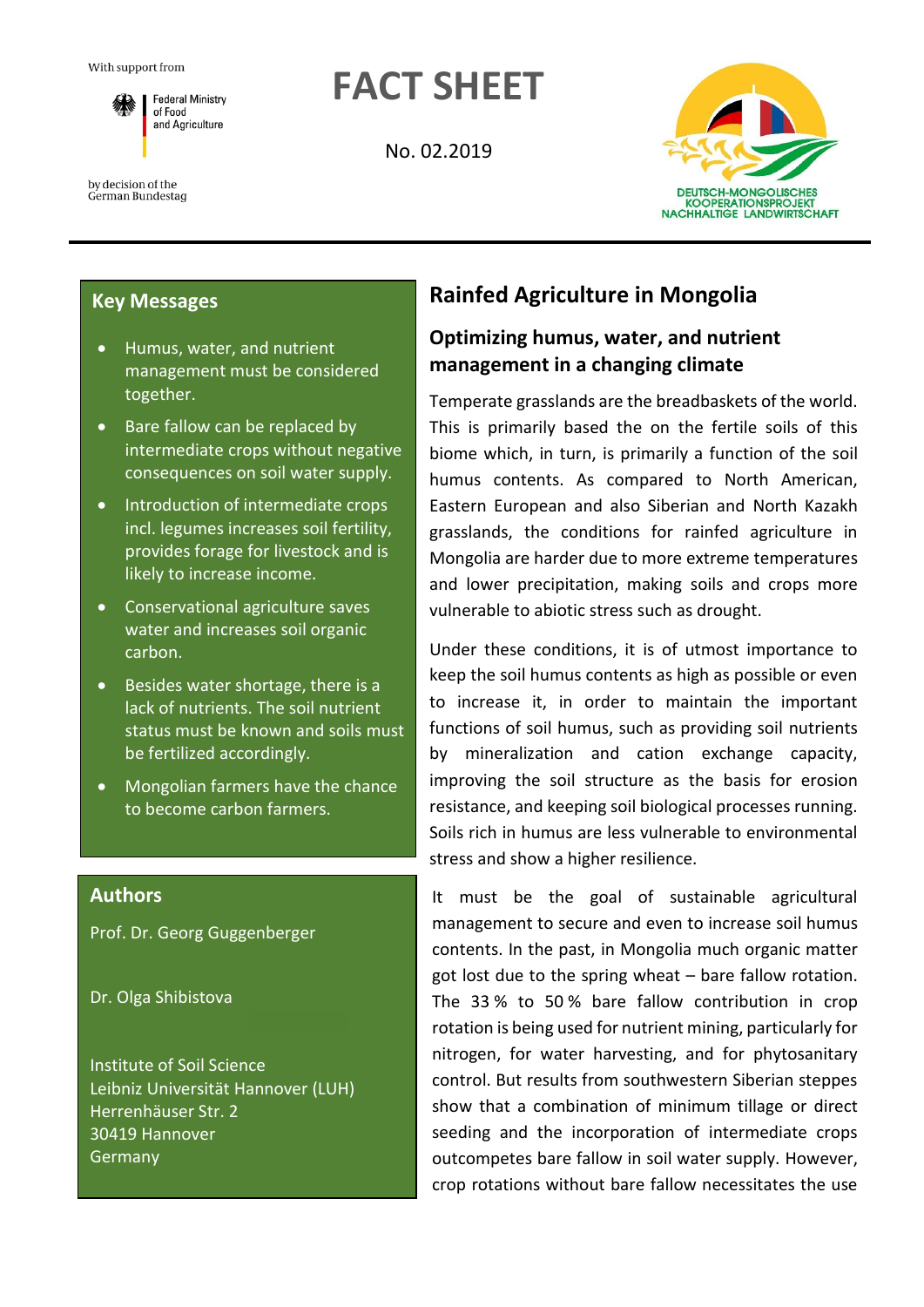

of herbicides (i. e. glyphosate), which can be reduced by a sensor-controlled sprayer and by smart crop rotations. Besides water, also nutrients are a limiting factor in Mongolian agriculture. An optimized nutrient supply increases not only harvest yields, but also the return of crop residues to soil and the soil humus contents, and, additionally, the water use efficiency of the crops, for instance by a better potassium supply.

A change of agricultural management to resource saving and sustainable methods requires initial and continuous training of farmers and other stakeholders, a solid knowledge on the soil fertility status, and huge investments into new agricultural techniques. For this, subsidies or access to attractive credits with low interest rates are necessary. Carbon trading mechanisms can be a potential incentive to foster sustainable rainfed farming by paying for the carbon sink function of Mongolian soils.

### **Recommendations**

- ❖ The largest challenge in Mongolian arable land use is the reduction of bare fallow. As this is the main reason for humus depletion and soil degradation, the bare fallow regime is not sustainable. Involving intermediate crops, e. g. legumes, will increase humus stocks and soil fertility and will help controlling pests as cash crops or as intermediate crops in the crop rotation. As the main rainy period in Mongolia is pretty late (July / August), those crops and varieties have the advantage of being able to respond flexibly to a fluctuating water supply or have their highest water needs at later stages of the vegetation period.
- ❖ The inclusion of legumes and alternative grain crops, such as spring barley and durum, provides a chance for a more diversified crop rotation. Also, flax, sunflower, and buckwheat can optionally be applied. In recent years, progress has been made in breeding crops with higher drought tolerance and a better adaptation level to growing conditions in Mongolia.
- ❖ A shift towards conservational soil tillage is mandatory for water-saving and humus accumulating agriculture. With this method crop residues are kept on the soil as mulch, which is achieved by direct seeding or strip tillage techniques. Technological problems with direct seeding and fertilization techniques due to crop residues on the soil surface could be overcome the past years.
- ❖ A good nutrient supply of plants is, together with the water supply, of utmost importance for an optimized productivity of the crops. This increases the yield, but also the return of crop residues to the soil. Along with decreasing nutrient mining by microorganisms in fertilized fields, it helps to increase the soil humus contents, with all its positive aspects.
- $\div$  It would be wise to overcome the separation of crop and livestock production. While intermediate crops (legumes) can significantly contribute to the livestock diet, the nutrient return with the farmyard manure will increase soil fertility. However, this is in contrast to traditional pastoralism, and suitable storage, handling, and application methods need to be introduced.